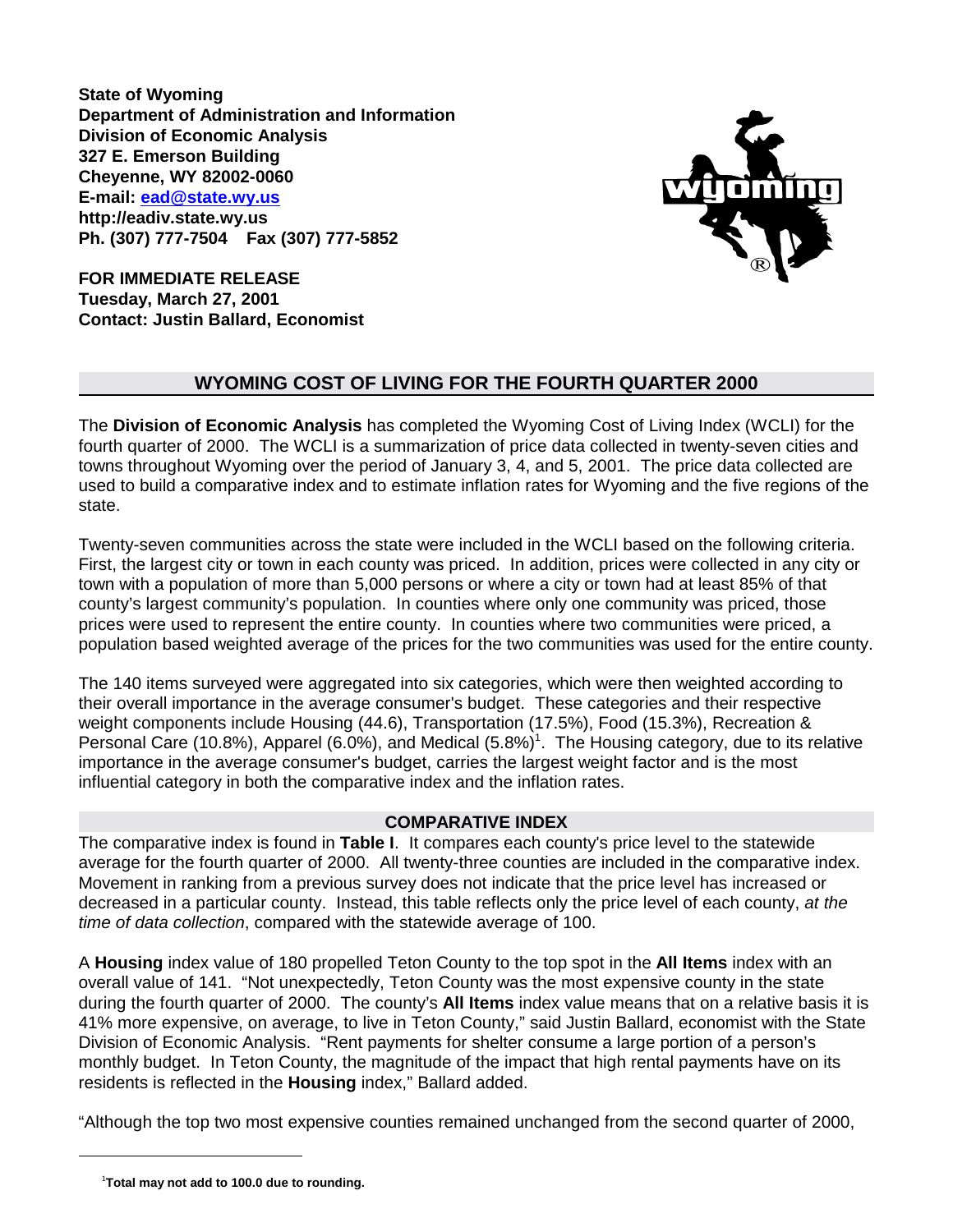Teton and Sublette counties, several northeastern counties moved up in rank as relatively more expensive in the fourth quarter of 2000 as compared to recent periods," commented Ballard. Johnson, Sheridan, and Campbell counties ranked third, fourth, and sixth, respectively. According to Ballard, these counties are consistently ranked in the top ten, but higher housing costs have pushed them to their respective higher ratings. "This can, at least in part, be attributed to the increase in the energy related activity in the northeast region of the state. As a consequence, much of the region is experiencing tighter housing markets and relative increases in cost of living as compared to the rest of the state," said Ballard.

Highlighting the importance of the **Housing** index, Ballard indicated that the seven most expensive counties in terms of housing all ranked higher than the statewide average of 100 for the **All Items** index. "These seven counties were also the only counties in the state to record a **Housing** index value of over 100," Ballard commented.

## **ANNUAL INFLATION RATES**

**Tables II** and **III** show estimated Wyoming inflation rates. **Table II** shows estimated inflation rates for all categories, and the respective category weights. **Table III** shows the estimated annual **All Items** inflation rates for the five regions of the state, as well as statewide rates.

The Wyoming annual **All Items** inflation rate for the fourth quarter of 1999 through the fourth quarter of 2000, was 3.2%. The inflation rate represents the percent change in the price level of a standard basket of selected consumer items priced this quarter, compared with the price level of the same goods recorded one year ago.

Driving the annual statewide inflation number was the **Housing** category, which recorded an increase of 3.9% between the fourth quarter of 1999 and the fourth quarter of 2000. "Although both higher electric and natural gas utility rates have been on the minds of most consumers, only significantly higher gas utility rates were picked up for the fourth quarter survey," Ballard said. "Because of differences between the effective dates of the timing of rate increases and the enumeration period for the WCLI, virtually none of the electric utility increases were captured this survey period," Ballard said. Ballard also cautioned that not all of the gas utility increases were picked up during the fourth quarter survey. For the state as a whole, gas utility rates increased by around 23%. "Upcoming WCLI reports will show the full effect of the increases experienced in gas and electric utility rates," added Ballard.

Helping keep the **All Items** inflation figure somewhat tamed was the relatively small increase realized in the **Transportation** index. "Although gasoline prices were at seemingly higher levels during the fourth quarter of 2000, when compared to previous quarters, the level of price increases were significantly less. For example, the increase in regular and premium gasoline was around 11% for the current period. The previous two gasoline inflation numbers (2Q00 and 4Q99) ranged between 30% and 38%, consequently driving the respective **Transportation** indices for those periods to much higher levels," Ballard said.

The **Food** index also recorded a relatively low inflation value of 1.8%. According to Ballard, the small increase in food prices, on a statewide basis, was partially attributed to the opening of new Wal Mart Supercenters in several of the larger communities. "Around 25% of the state's population was directly affected by these new discount stores that carry a full selection of food items. Not only are the reduced food prices from these actual stores contributing to the low **Food** inflation, a few grocery stores in these communities have closed, and others lowered prices to compete," commented Ballard.

The data were weighted by population to more accurately represent the price changes experienced by the majority of consumers in Wyoming. Nationally, the inflation rate from December 1999 to December 2000 was 3.4% (CPI-U), as reported by the U.S. Department of Labor, Bureau of Labor Statistics. The WCLI is also available on our homepage at **http://eadiv.state.wy.us**. For additional information about the survey, or retrieving the information electronically, please contact the Division at (307) 777-7504 or email: ead@state.wy.us. **The Division wishes to extend its sincere appreciation to all of the businesses and individuals whose cooperation and assistance made this survey possible.**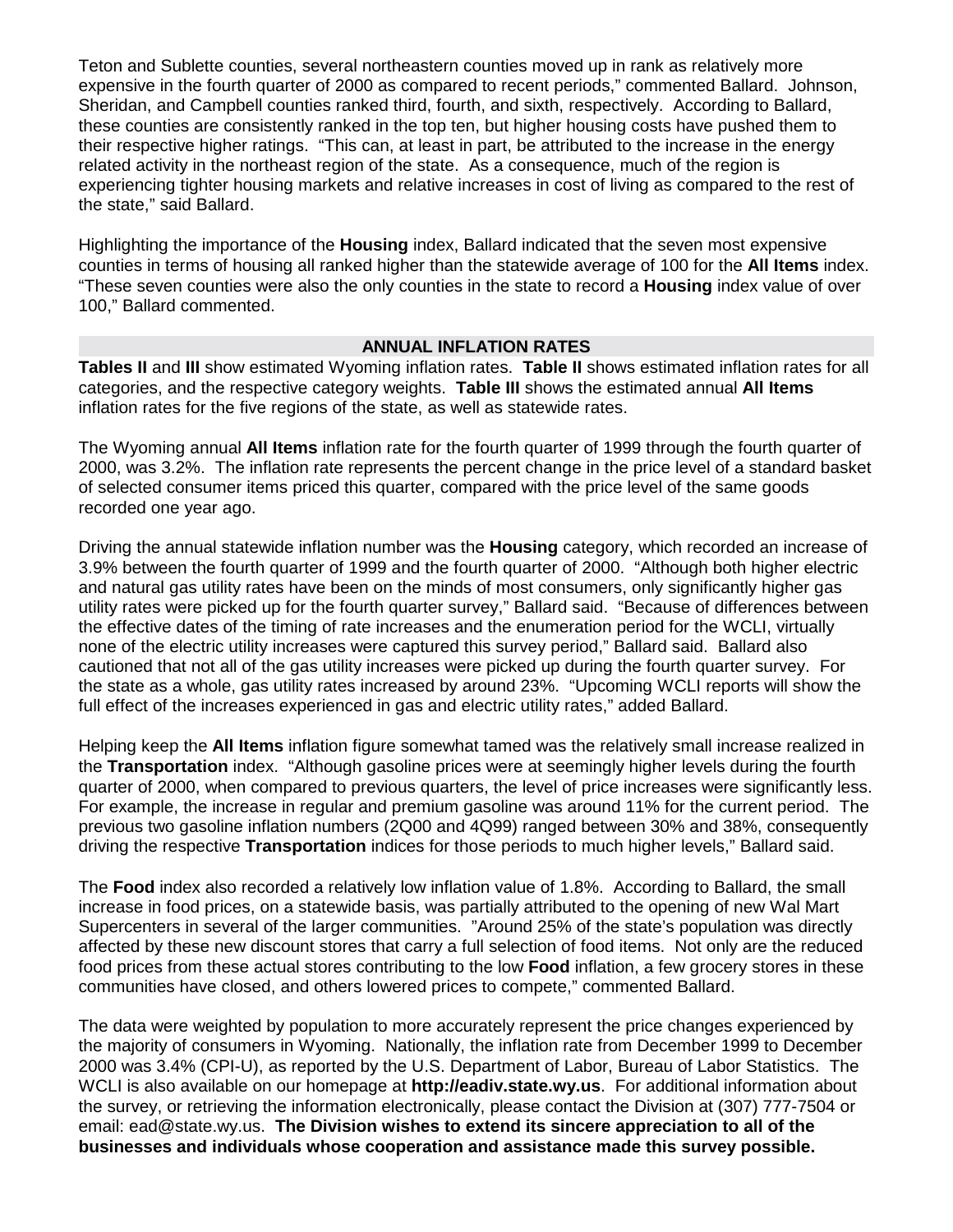# **SURVEYED COMMUNITIES IN EACH COUNTY**

| <b>Albany</b>      | Laramie     |
|--------------------|-------------|
| <b>Big Horn</b>    | Greybull    |
|                    | Lovell      |
| <b>Campbell</b>    | Gillette    |
| <b>Carbon</b>      | Rawlins     |
| <b>Converse</b>    | Douglas     |
| Crook              | Sundance    |
| Fremont            | Lander      |
|                    | Riverton    |
| Goshen             | Torrington  |
| <b>Hot Springs</b> | Thermopolis |
| Johnson            | Buffalo     |
| Laramie            | Cheyenne    |
| Lincoln            | Kemmerer    |

| Natrona           | Casper              |
|-------------------|---------------------|
| Niobrara          | Lusk                |
| Park              | Cody                |
|                   | Powell              |
| <b>Platte</b>     | Wheatland           |
| <b>Sheridan</b>   | Sheridan            |
| Sublette          | Pinedale            |
| <b>Sweetwater</b> | <b>Green River</b>  |
|                   | <b>Rock Springs</b> |
| Teton             | Jackson             |
| Uinta             | Evanston            |
| Washakie          | Worland             |
| Weston            | Newcastle           |
|                   |                     |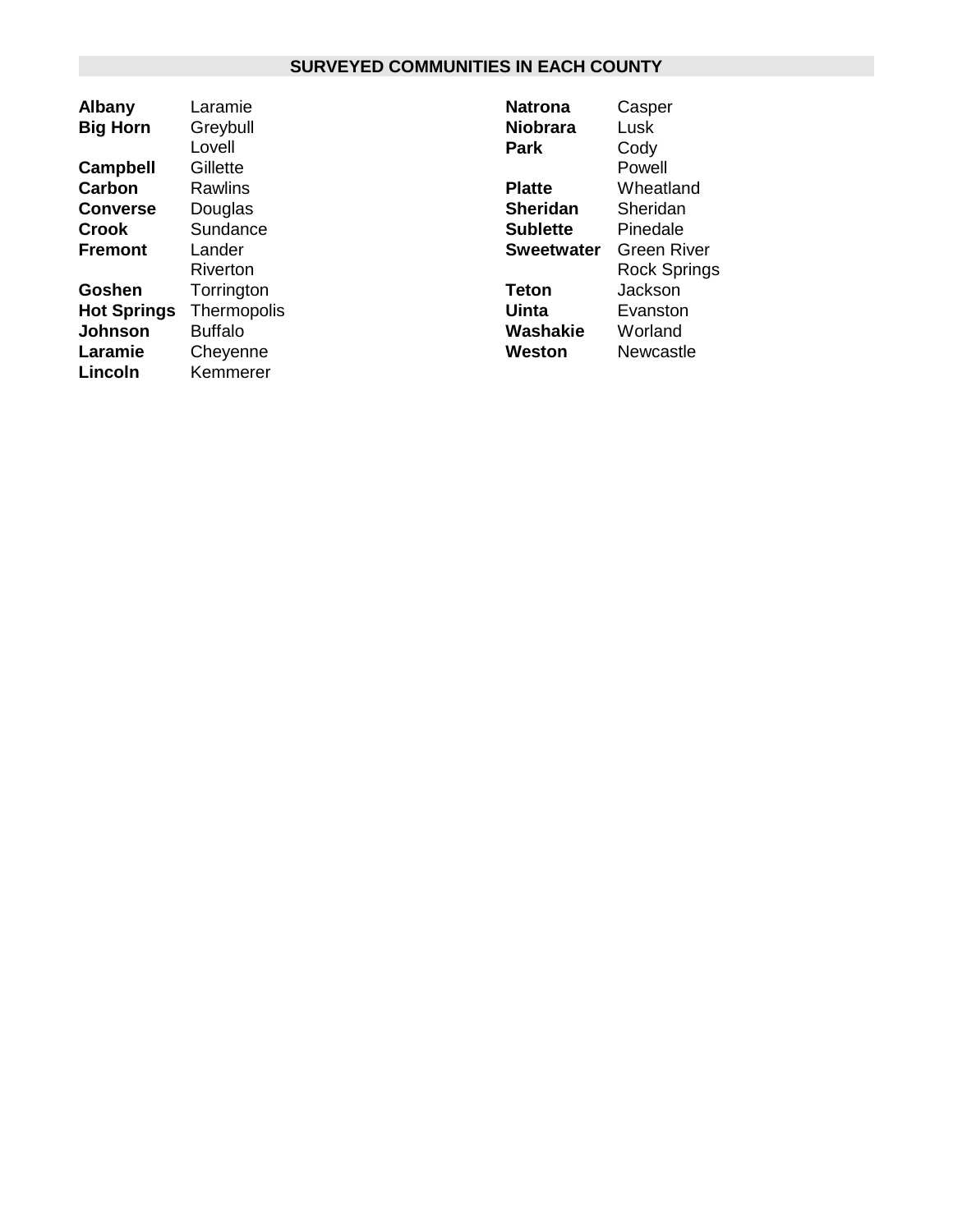## **Table I Wyoming Comparative Cost of Living Index - 4Q00 Prices as of January 3, 4, and 5, 2001 (Statewide Average = 100)**

|                    | <b>Index Number by Category:</b> |      |                |                |                       |                | <b>Recreation &amp;</b> |
|--------------------|----------------------------------|------|----------------|----------------|-----------------------|----------------|-------------------------|
| <b>COUNTY</b>      | <b>All Items</b>                 | Food | <b>Housing</b> | <b>Apparel</b> | <b>Transportation</b> | <b>Medical</b> | <b>Personal Care</b>    |
| <b>Teton</b>       | 141                              | 105  | 180            | 119            | 108                   | 113            | 112                     |
| <b>Sublette</b>    | 106                              | 98   | 108            | 118            | 104                   | 99             | 112                     |
| <b>Johnson</b>     | 106                              | 106  | 104            | 133            | 102                   | 103            | 106                     |
| <b>Sheridan</b>    | 105                              | 108  | 106            | 110            | 102                   | 107            | 102                     |
| Albany             | 104                              | 100  | 107            | 103            | 99                    | 108            | 103                     |
| Campbell           | 103                              | 96   | 108            | 103            | 98                    | 98             | 101                     |
| Laramie            | 102                              | 105  | 106            | 88             | 98                    | 100            | 100                     |
| Park               | 100                              | 107  | 96             | 107            | 102                   | 98             | 102                     |
| <b>Uinta</b>       | 98                               | 99   | 96             | 97             | 100                   | 109            | 99                      |
| <b>Sweetwater</b>  | 97                               | 99   | 95             | 99             | 101                   | 103            | 99                      |
| <b>Natrona</b>     | 97                               | 99   | 96             | 101            | 100                   | 96             | 93                      |
| Fremont            | 96                               | 96   | 95             | 90             | 101                   | 100            | 98                      |
| Carbon             | 96                               | 107  | 88             | 90             | 101                   | 93             | 107                     |
| <b>Platte</b>      | 94                               | 101  | 86             | 99             | 101                   | 97             | 98                      |
| <b>Converse</b>    | 93                               | 92   | 88             | 94             | 102                   | 97             | 95                      |
| Lincoln            | 92                               | 89   | 88             | 105            | 100                   | 90             | 99                      |
| Goshen             | 92                               | 93   | 87             | 98             | 99                    | 93             | 99                      |
| Washakie           | 92                               | 90   | 84             | 114            | 100                   | 96             | 102                     |
| <b>Hot Springs</b> | 92                               | 99   | 80             | 101            | 102                   | 98             | 108                     |
| <b>Big Horn</b>    | 91                               | 94   | 84             | 111            | 100                   | 93             | 97                      |
| <b>Crook</b>       | 91                               | 99   | 79             | 107            | 99                    | 97             | 107                     |
| Weston             | 90                               | 85   | 84             | 96             | 100                   | 96             | 98                      |
| <b>Niobrara</b>    | 89                               | 91   | 76             | 107            | 100                   | 106            | 103                     |

## **Table II**

#### **Annual Inflation Rates by Category**

|                 | Inflation Rate by Category (Statewide Average):<br><b>Recreation &amp;</b> |      |                |         |                       |                |                      |  |  |  |
|-----------------|----------------------------------------------------------------------------|------|----------------|---------|-----------------------|----------------|----------------------|--|--|--|
| <b>QUARTER:</b> | <b>All Items</b>                                                           | Food | <b>Housing</b> | Apparel | <b>Transportation</b> | <b>Medical</b> | <b>Personal Care</b> |  |  |  |
| <b>WEIGHTS:</b> | 100.0                                                                      | 15.3 | 44.6           | 6.0     | 17.5                  | 5.8            | 10.8                 |  |  |  |
| 4Q94            | 4.6                                                                        | 4.1  | 5.6            | $-0.1$  | 5.4                   | 7.9            | 1.8                  |  |  |  |
| 2Q95            | 4.7                                                                        | 3.1  | 5.4            | 4.7     | 5.2                   | 4.4            | 3.8                  |  |  |  |
| 4Q95            | 3.0                                                                        | 2.8  | 1.7            | 12.0    | 1.7                   | 4.1            | 4.5                  |  |  |  |
| 2Q96            | 4.7                                                                        | 7.2  | 3.4            | 9.1     | 4.3                   | 7.1            | 3.5                  |  |  |  |
| 4Q96            | 4.8                                                                        | 9.3  | 2.4            | 7.0     | 7.0                   | 4.1            | 2.9                  |  |  |  |
| 2Q97            | 2.8                                                                        | 4.9  | 2.1            | 2.8     | 2.4                   | 3.3            | 2.8                  |  |  |  |
| 4Q97            | 2.9                                                                        | 4.5  | 2.5            | $-0.6$  | 0.9                   | 4.7            | 5.0                  |  |  |  |
| 2Q98            | 1.5                                                                        | 2.6  | 0.9            | 3.6     | 0.0                   | 0.2            | 3.7                  |  |  |  |
| 4Q98            | 2.2                                                                        | 2.8  | 2.6            | 4.0     | $-2.2$                | 0.7            | 6.2                  |  |  |  |
| 2Q99            | 2.6                                                                        | 3.7  | 3.2            | 1.1     | 0.7                   | 3.0            | 2.3                  |  |  |  |
| 4Q99            | 3.1                                                                        | 4.7  | 2.5            | $-0.2$  | 4.5                   | 3.4            | 3.1                  |  |  |  |
| <b>2Q00</b>     | 4.3                                                                        | 4.9  | 3.6            | $-1.2$  | 7.9                   | 5.2            | 3.3                  |  |  |  |
| 4Q00            | 3.2                                                                        | 1.8  | 3.9            | $-0.4$  | 2.9                   | 4.0            | 3.9                  |  |  |  |

Note: Item weights may not add to 100 due to rounding.

Note: The 2Q99 inflation calculations mark the first time the WCLI used all 23 counties to calculate the inflation rates.

Previoulsy, only 15 counties were used.

#### **Table III**

## **Annual Inflation Rates by Region**

|                 |           | <b>Statewide</b> | Inflation Rate By Region (All Items): |                  |                |                  |                  |  |  |
|-----------------|-----------|------------------|---------------------------------------|------------------|----------------|------------------|------------------|--|--|
| <b>QUARTER:</b> | U.S. CPI* | <b>All Items</b> | <b>Southeast</b>                      | <b>Southwest</b> | <b>Central</b> | <b>Northeast</b> | <b>Northwest</b> |  |  |
| 4Q94            | 2.7       | 4.6              | 3.9                                   | 3.4              | 5.6            | 6.7              | 6.4              |  |  |
| 2Q95            | 3.0       | 4.7              | 1.1                                   | 3.6              | 5.7            | 5.0              | 4.4              |  |  |
| 4Q95            | 2.5       | 3.0              | 2.1                                   | 3.9              | 3.8            | 1.4              | 4.4              |  |  |
| 2Q96            | 2.8       | 4.7              | 5.1                                   | 5.3              | 3.8            | 5.7              | 4.2              |  |  |
| 4Q96            | 3.3       | 4.8              | 5.2                                   | 4.0              | 5.0            | 4.2              | 4.9              |  |  |
| 2Q97            | 2.3       | 2.8              | 3.6                                   | 2.8              | 3.1            | 1.0              | 2.6              |  |  |
| 4Q97            | 1.7       | 2.9              | 3.3                                   | 4.0              | 1.9            | 3.0              | 2.2              |  |  |
| 2Q98            | 1.7       | 1.5              | 1.3                                   | 2.6              | 0.3            | 2.1              | 2.5              |  |  |
| 4Q98            | 1.6       | 2.2              | 2.7                                   | 2.8              | 1.4            | 2.0              | 2.4              |  |  |
| 2Q99            | 2.0       | 2.6              | 3.8                                   | 3.4              | 1.5            | 2.6              | 0.9              |  |  |
| 4Q99            | 2.7       | 3.1              | 3.6                                   | 2.6              | 2.8            | 3.4              | 3.0              |  |  |
| <b>2Q00</b>     | 3.7       | 4.3              | 3.9                                   | 2.3              | 4.4            | 7.4              | 4.0              |  |  |
| 4Q00            | 3.4       | 3.2              | 2.8                                   | 2.6              | 3.4            | 6.9              | 3.8              |  |  |

Note: The 2Q99 inflation calculations mark the first time the WCLI used all 23 counties to calculate the inflation rates.

Previoulsy, only 15 counties were used.

**\* 4th Quarter represents the December to December and 2nd Quarter represents the June to June percent change in the US CPI-U. Regional Composition for Inflation Estimate:**

| Southeast: | Albany, Carbon, Goshen, Laramie, Niobrara, and Platte counties. |
|------------|-----------------------------------------------------------------|
| Southwest: | Lincoln, Sublette, Sweetwater, and Uinta counties.              |
| Central:   | <b>Converse, Fremont, and Natrona counties.</b>                 |
| Northeast: | Campbell, Crook, Johnson, Sheridan, and Weston counties.        |
| Northwest: | Big Horn, Hot Springs, Park, Teton, and Washakie counties.      |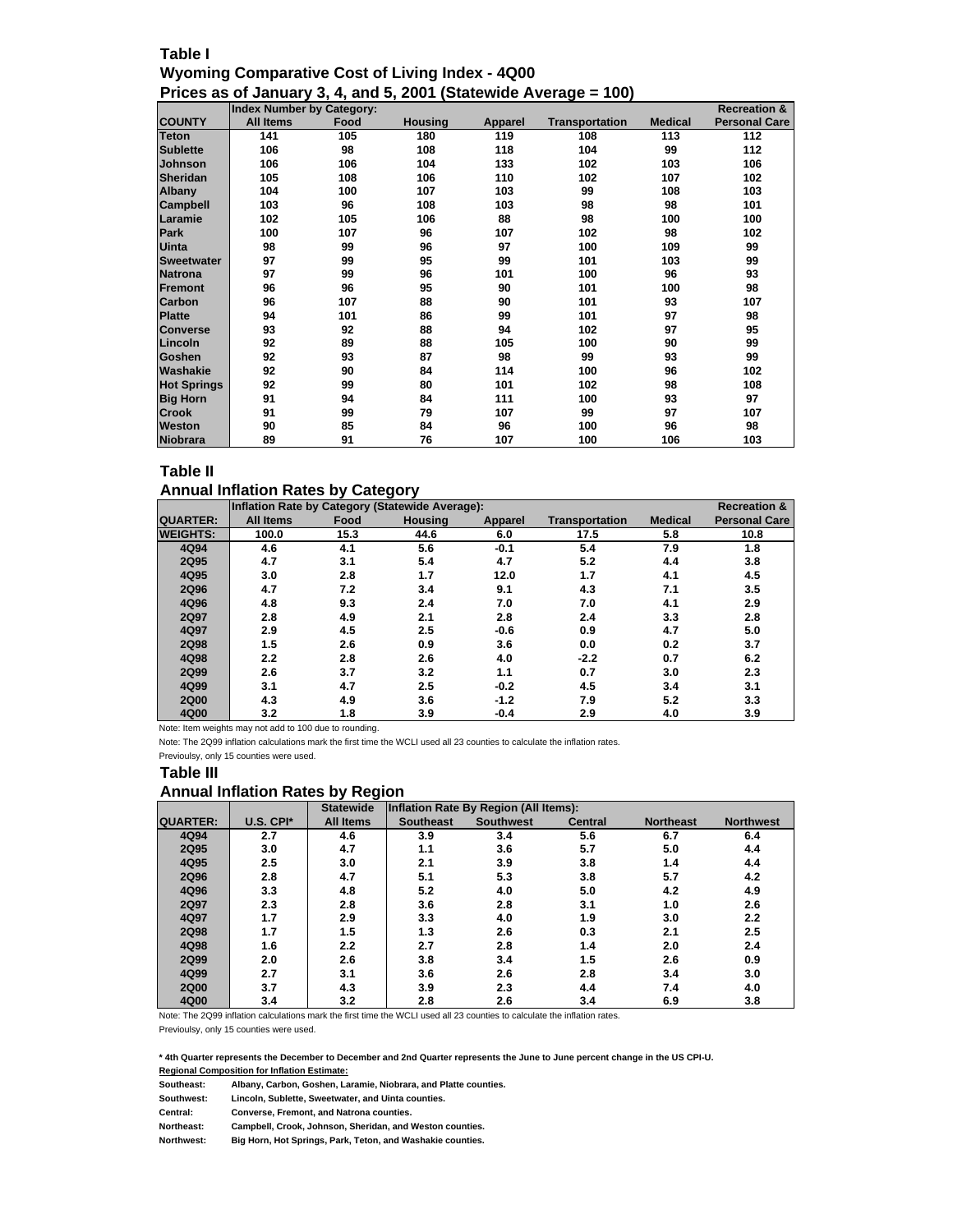|                                                              | <b>APARTMENT (1)</b> |           |                   | <b>MOBILE HOME LOT (2)</b> |                 |                   | HOUSE(3)                                                   |                                     |                                                                             | <b>MOBILE HOME (4)</b> |           |                   |
|--------------------------------------------------------------|----------------------|-----------|-------------------|----------------------------|-----------------|-------------------|------------------------------------------------------------|-------------------------------------|-----------------------------------------------------------------------------|------------------------|-----------|-------------------|
|                                                              |                      |           |                   |                            |                 |                   |                                                            |                                     |                                                                             |                        |           |                   |
| County                                                       | 4Q00                 | 4Q99      | % Change<br>00/99 | 4Q00                       | 4Q99            | % Change<br>00/99 | 4Q00                                                       | 4Q99                                | % Change<br>00/99                                                           | 4Q00                   | 4Q99      | % Change<br>00/99 |
| Albany                                                       | \$460                | \$449     | 2.4%              | \$198                      | \$195           | 1.9%              | \$609                                                      | \$608                               | 0.1%                                                                        | \$462                  | \$466     | $-0.8%$           |
| <b>Big Horn</b>                                              | \$296                | \$291     | 1.8%              | \$97                       | \$77            | 27.0%             | \$341                                                      | \$363                               | $-5.9%$                                                                     | \$296                  | \$307     | $-3.8%$           |
| Campbell                                                     | \$432                | \$351     | 23.1%             | \$197                      | \$158           | 24.9%             | \$632                                                      | \$537                               | 17.6%                                                                       | \$483                  | \$450     | 7.5%              |
| Carbon                                                       | \$343                | \$344     | $-0.6%$           | \$115                      | \$107           | 7.8%              | \$393                                                      | \$401                               | $-2.1%$                                                                     | \$338                  | \$314     | 7.4%              |
| Converse                                                     | \$353                | \$341     | 3.4%              |                            | \$115           | 0.0%              | \$436                                                      | \$385                               | 13.0%                                                                       | \$324                  | \$305     |                   |
|                                                              |                      |           | $-0.1%$           | \$115                      | \$102           | $-1.6%$           |                                                            | <b>NA</b>                           | <b>NA</b>                                                                   |                        |           | 6.2%<br><b>NA</b> |
| Crook                                                        | \$306                | \$306     |                   | \$100                      |                 |                   | <b>NA</b>                                                  |                                     |                                                                             | <b>NA</b>              | <b>NA</b> |                   |
| Fremont                                                      | \$377                | \$349     | 8.0%              | \$147                      | \$148           | $-0.5%$           | \$459                                                      | \$467                               | $-1.7%$                                                                     | \$343                  | \$323     | 6.0%              |
| Goshen                                                       | \$305                | \$360     | $-15.3%$          | \$110                      | \$130           | $-15.4%$          | \$432                                                      | \$438                               | $-1.5%$                                                                     | \$310                  | \$278     | 11.6%             |
| <b>Hot Springs</b>                                           | \$303                | \$285     | 6.6%              | \$150                      | \$150           | 0.0%              | \$343                                                      | \$393                               | $-12.7%$                                                                    | \$309                  | \$279     | 10.8%             |
| Johnson                                                      | \$396                | \$379     | 4.6%              | \$137                      | \$142           | $-3.9%$           | \$569                                                      | \$443                               | 28.6%                                                                       | \$488                  | \$380     | 28.3%             |
| Laramie                                                      | \$440                | \$433     | 1.6%              | \$205                      | \$184           | 11.7%             | \$637                                                      | \$628                               | 1.5%                                                                        | \$498                  | \$485     | 2.5%              |
| Lincoln                                                      | \$277                | \$275     | 0.7%              | \$195                      | \$175           | 11.4%             | \$417                                                      | \$395                               | 5.6%                                                                        | \$317                  | \$350     | $-9.4%$           |
| Natrona                                                      | \$354                | \$348     | 1.5%              | \$160                      | \$146           | 9.4%              | \$556                                                      | \$514                               | 8.3%                                                                        | \$390                  | \$365     | 6.9%              |
| Niobrara                                                     | \$283                | <b>NA</b> | <b>NA</b>         | \$120                      | \$130           | $-7.7%$           | \$328                                                      | \$300                               | 9.4%                                                                        | <b>NA</b>              | <b>NA</b> | <b>NA</b>         |
| Park                                                         | \$392                | \$381     | 3.1%              | \$162                      | \$157           | 2.8%              | \$498                                                      | \$448                               | 11.3%                                                                       | \$346                  | \$384     | $-9.7%$           |
| <b>Platte</b>                                                | \$338                | \$359     | $-6.0%$           | \$105                      | \$100           | 5.0%              | \$436                                                      | \$450                               | $-3.1%$                                                                     | \$307                  | \$320     | $-4.1%$           |
| Sheridan                                                     | \$405                | \$374     | 8.3%              | \$175                      | \$163           | 7.1%              | \$580                                                      | \$528                               | 9.8%                                                                        | \$447                  | \$380     | 17.7%             |
| Sublette                                                     | \$464                | \$463     | 0.2%              | \$165                      | \$175           | $-5.7%$           | \$566                                                      | \$581                               | $-2.5%$                                                                     | \$325                  | \$371     | $-12.3%$          |
| Sweetwater                                                   | \$333                | \$363     | $-8.5%$           | \$196                      | \$195           | 0.4%              | \$497                                                      | \$474                               | 4.8%                                                                        | \$402                  | \$360     | 11.8%             |
| Teton                                                        | \$817                | \$699     | 16.9%             | \$294                      | \$309           | $-4.9%$           | \$1,451                                                    | \$1,435                             | 1.1%                                                                        | \$599                  | \$621     | $-3.5%$           |
| Uinta                                                        | \$337                | \$333     | 1.2%              | \$150                      | \$150           | 0.0%              | \$485                                                      | \$468                               | 3.6%                                                                        | \$358                  | \$349     | 2.5%              |
| Washakie                                                     | \$327                | \$339     | $-3.6%$           | \$130                      | \$128           | 2.0%              | \$373                                                      | \$366                               | 2.0%                                                                        | \$330                  | <b>NA</b> | <b>NA</b>         |
| Weston                                                       | \$340                | <b>NA</b> | NA                | \$92                       | \$95            | $-3.5%$           | \$361                                                      | \$344                               | 4.7%                                                                        | \$339                  | \$304     | 11.7%             |
| Southeast                                                    | \$413                | \$414     | $-0.1%$           | \$179                      | $\frac{1}{167}$ | 6.9%              | \$571                                                      | \$568                               | 0.6%                                                                        | \$442                  | \$432     | 2.3%              |
| Southwest                                                    | \$316                | \$344     | $-8.0%$           | \$184                      | \$183           | 0.6%              | \$475                                                      | \$457                               | 4.1%                                                                        | \$384                  | \$348     | 10.4%             |
| Central                                                      | \$357                | \$343     | 4.0%              | \$146                      | \$138           | 5.1%              | \$510                                                      | \$486                               | 4.9%                                                                        | \$357                  | \$340     | 5.2%              |
| Northeast                                                    | \$403                | \$353     | 14.0%             | \$168                      | \$149           | 13.2%             | \$566                                                      | \$496                               | 14.1%                                                                       | \$440                  | \$391     | 12.5%             |
| Northwest                                                    | \$465                | \$424     | 9.5%              | \$177                      | \$180           | $-1.9%$           | \$667                                                      | \$659                               | 1.2%                                                                        | \$396                  | \$405     | $-2.3%$           |
| Statewide Average                                            | \$389                | \$377     | 3.1%              | \$170                      | \$162           | 5.0%              | \$553                                                      | \$531                               | 4.1%                                                                        | \$406                  | \$386     | 5.1%              |
| Regions:                                                     |                      |           |                   |                            |                 |                   |                                                            |                                     | (1) - Two-bedroom, unfurnished, excluding gas and electric.                 |                        |           |                   |
| Southeast: Albany, Carbon, Goshen, Laramie, Niobrara, Platte |                      |           |                   |                            |                 |                   |                                                            | (2) - Single-wide, including water. |                                                                             |                        |           |                   |
| Southwest: Lincoln, Sublette, Sweetwater, Uinta              |                      |           |                   |                            |                 |                   |                                                            |                                     | (3) - Two or three-bedroom, single family, excluding gas and electric.      |                        |           |                   |
| Central: Converse, Fremont, Natrona                          |                      |           |                   |                            |                 |                   |                                                            |                                     | (4) - This price reflects total monthly rental expense, including lot rent. |                        |           |                   |
| Northeast: Campbell, Crook, Johnson, Sheridan, Weston        |                      |           |                   |                            |                 |                   |                                                            |                                     | (5) - The regional averages are weighted by population within the region.   |                        |           |                   |
| Northwest: Big Horn, Hot Springs, Park, Teton, Washakie      |                      |           |                   |                            |                 |                   | (NA) - There were too few observations to report the data. |                                     |                                                                             |                        |           |                   |

#### **WYOMING COST OF LIVING INDEX - TABLE Va AVERAGE RENTAL RATES - 4Q00 & 4Q99**